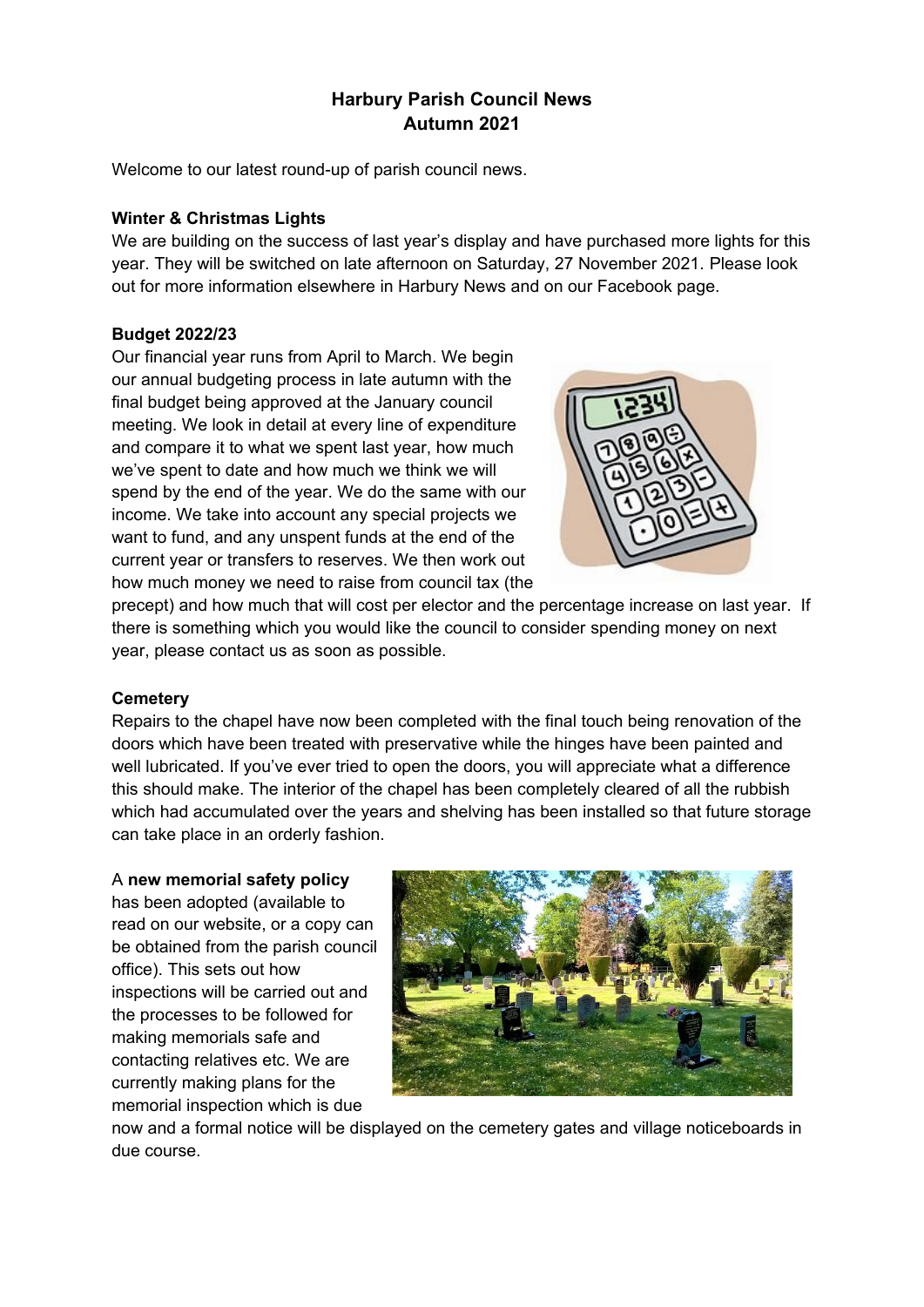The number of available **burial plots** is becoming critical. Over the next few months, we will begin to use the last complete row of plots and when this is full, we will use the few extra spaces we created a few years ago along the edge of the burial ground at the rear of the houses in Park Lane. To ensure that we can continue to provide burial plots for as long as possible, the council has decided that it will no longer permit the purchase of a burial plot in advance, i.e., it will no longer be possible to reserve a plot. We hope people will understand the reasons for this.

We ask people not to use **glass vases/containers** for placing flowers on graves. They are easily broken and are a health and safety risk for all visitors to the cemetery, including our staff and contractors, especially the strimmers and mowers.

## **Playing Field Drainage**

Drainage works are to be carried out at the far end of the playing field and should begin within the next few weeks. This area is often completely waterlogged for weeks at a time during the winter months, making the path impassable without wellies, and the football pitch unplayable. We are hoping this work will make a big improvement.

## **Village Tree Planting**

Lots of people have contacted us about this. It's great to know so many people are interested and want to help. More information about this will be available soon.



#### **[No-idl](http://superawesomevectors.deviantart.com/art/Free-Vector-Tree-Illustration-643397711)ing [Signs](http://superawesomevectors.deviantart.com/art/Free-Vector-Tree-Illustration-643397711)**

In partnership with HEI, we have placed an order for some new "No-idling" signs which will be installed at various locations around the village but particularly outside the school and the shops where drivers tend to let their engines tick over while waiting to pick up their pass[enge](https://creativecommons.org/licenses/by/3.0/)rs. Pl[ease](https://creativecommons.org/licenses/by/3.0/) switc[h off](https://creativecommons.org/licenses/by/3.0/) your [engi](https://creativecommons.org/licenses/by/3.0/)nes. T[his i](https://creativecommons.org/licenses/by/3.0/)s [a v](https://creativecommons.org/licenses/by/3.0/)e[ry simple](https://creativecommons.org/licenses/by/3.0/) t[hing](https://creativecommons.org/licenses/by/3.0/) t[hat](https://creativecommons.org/licenses/by/3.0/) e[veryone](https://creativecommons.org/licenses/by/3.0/) c[an d](https://creativecommons.org/licenses/by/3.0/)o t[o he](https://creativecommons.org/licenses/by/3.0/)lp the [env](https://creativecommons.org/licenses/by/3.0/)ironm[ent a](https://creativecommons.org/licenses/by/3.0/)nd pe[ople](https://creativecommons.org/licenses/by/3.0/)'s hea[lth.](https://creativecommons.org/licenses/by/3.0/) 

#### **Overgrown Hedges**

We've received several complaints recently about garden hedges which are spreading across the footpaths. If you have a hedge on your boundary, please go and take a look from the footpath side and consider whether it is causing an obstruction for pedestrians. Please think particularly about older or less mobile people, including people with prams or small children, and those with mobility aids. If people have to walk in single file to get round it, it probably needs cutting back. If people have to walk in the road to get past, it definitely needs cutting back! Your help with this is much appreciated.

#### **Attending Council Meetings**

We are pleased to welcome people back to our face to face council meetings. Anyone can come along and listen to the debate. There is also a short time set aside at the beginning of the meeting for members of the public to ask questions or raise concerns about anything on the agenda. We have recently published a protocol for members of the public who wish to attend so you know what to expect and how to make the most of your time in the public forum. This is available on our website or from the parish office. If you have something you